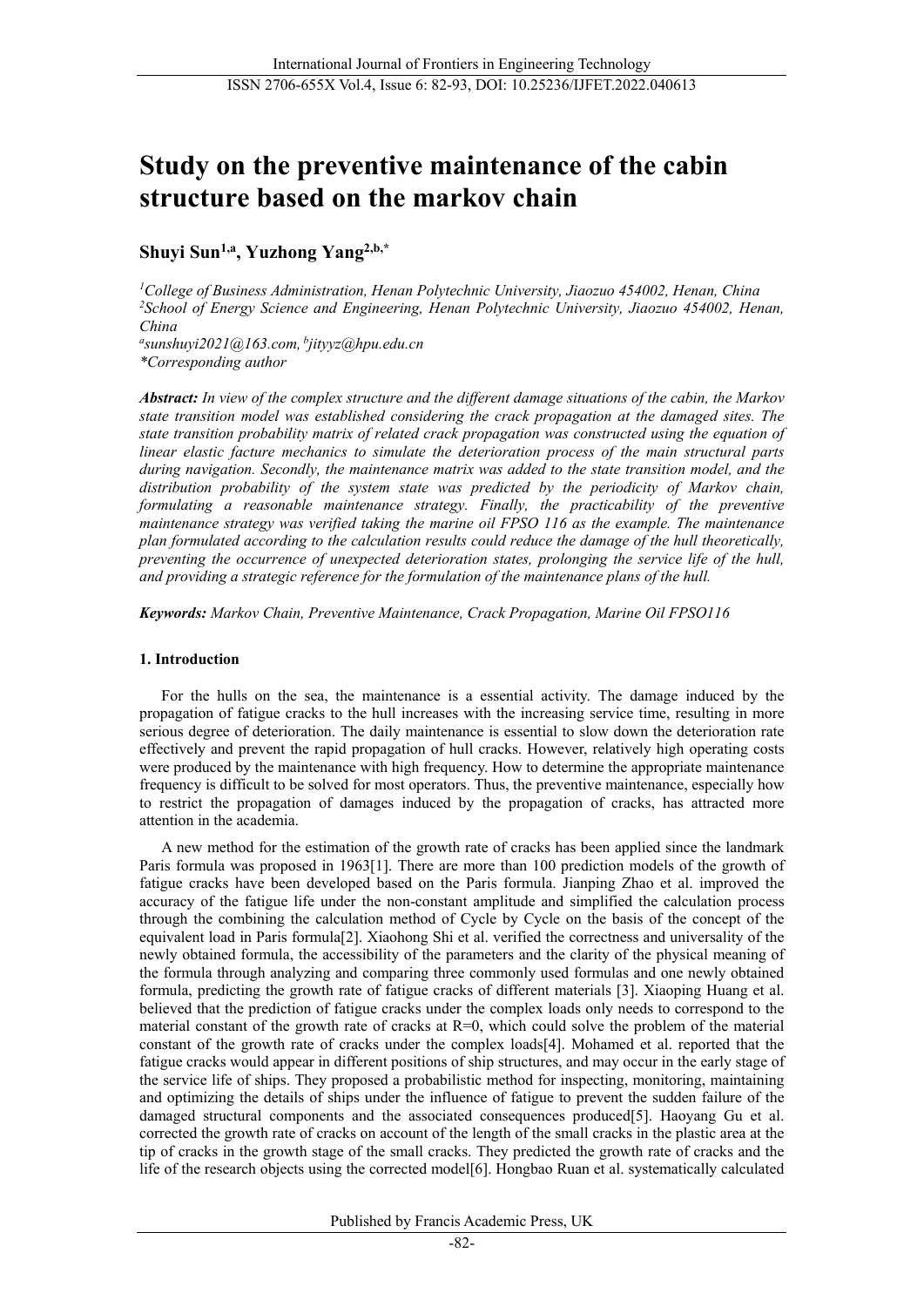the stress intensity factor of the surface cracks at the longitudinal end node of the tank using the finite element software, and predicted the fatigue life of the end of the tank based on the fatigue growth method of fracture mechanics [\[7\].](#page-11-0) Du et al. proposed to predict the issue of crack growth in the engineering by combing the long-term and short-term memory with the Markov model after they realized that the stochastic characteristic of the variability of the fatigue crack growth was essential for maintaining the reliability and safety of structures [\[10\].](#page-11-1) Most of the above references studied the service life of different parts of the hull via various ways without further presenting the maintaining approaches which were necessary for the extension of service life based on the estimated life [8-9].

The research on the optimization decision of the maintenance mode of ships mainly takes the degree of corrosion or fatigue degradation of the research objects into account, promoting the reasonable maintenance strategy. Don et al. proposed a probabilistic optimization method to optimize multi-objectives aimed at the aging situation and the various uncertainties of the structure of ships, achieving the optimized repair plan for the structure [11]. Gong et al. obtained the probability distribution of the life cycle costs applying the Monte Carlo simulation method, determining the optimal inspection intervals of the dock repair of the hull [\[12\].](#page-11-2) Garbatov et al. developed a framework based on the risk, and performed the accounting of the structural design for the maintenance pla[n\[13\].](#page-11-3) Wang et al. proposed a optimal maintenance strategy for the ship operators from the perspective of economy and environment [14]. Given the difficulty to conform the repairing degree, Duan et al. described the deterioration process of the ship pump applying the non-uniform gamma process, and proposed a maintenance strategy with the random maintenance qualit[y\[15\].](#page-11-4) Cullum et al. presented that the maintenance plan of ships should be continuously improved, and proposed a probabilistic method based on state monitoring data combined with the decision theory. The risk assessment and the elements of the maintenance schedule in the scheduling framework of RBM were analyzed using this method<sup>[16]</sup>.

Given all those, it is necessary to perform the different maintenance for the equipment components in different positions and conditions when the hull is maintained daily, especially when the types of the equipment are complex and the running state of most equipment and components cannot be sensed in real time[17-18]. Although the Markov chain has been applied to many types of engineering activities, there is still no relevant references reported on the application of this statistical model to plan and optimize the maintenance of the hull structure. This work proposed a method to arrange the preventive maintenance for the hull structure using the Markov chain, optimizing the cycle of the daily maintenance of the hull [19-20].

#### **2. Markov Model Without Considering the Maintenance**

Markov model described the process of the research object transforming from one state to another, as presented in the Formula (1). This work described the deterioration of the damaged components using the Markov chain developed with six states. Figure 1 described the gradually deterioration of the state without the external interference for the structural components, i.e., from  $\pi_1$  to  $\pi_6$ .

$$
\pi_n = r \times Q^n \tag{1}
$$



#### *Figure 1: Markov chain model without considering the maintenance cracks*

Where Q represented the state transition matrix, R was the initial state. The method of fracture mechanics was applied to predict the growth of cracks accurately, achieving the state transition matrix Q. The single curve model of the growth of structural fatigue cracks based on the variable amplitude load was expressed as:

$$
\frac{da}{dN} = C\left[\left(\Delta k_{eqo}\right)^{m} - \left(\Delta k_{tho}\right)^{m}\right]
$$
\n(2)

Where  $\Delta k_{eqo}$  and  $\Delta k_{tho}$  were the equivalent stress intensity factor range and the threshold value of the stress intensity factor range when the stress ratio R=0, respectively. C was the Paris coefficient. m was the index of the growth of cracks. However, for most structural steels, the Formula (2) could be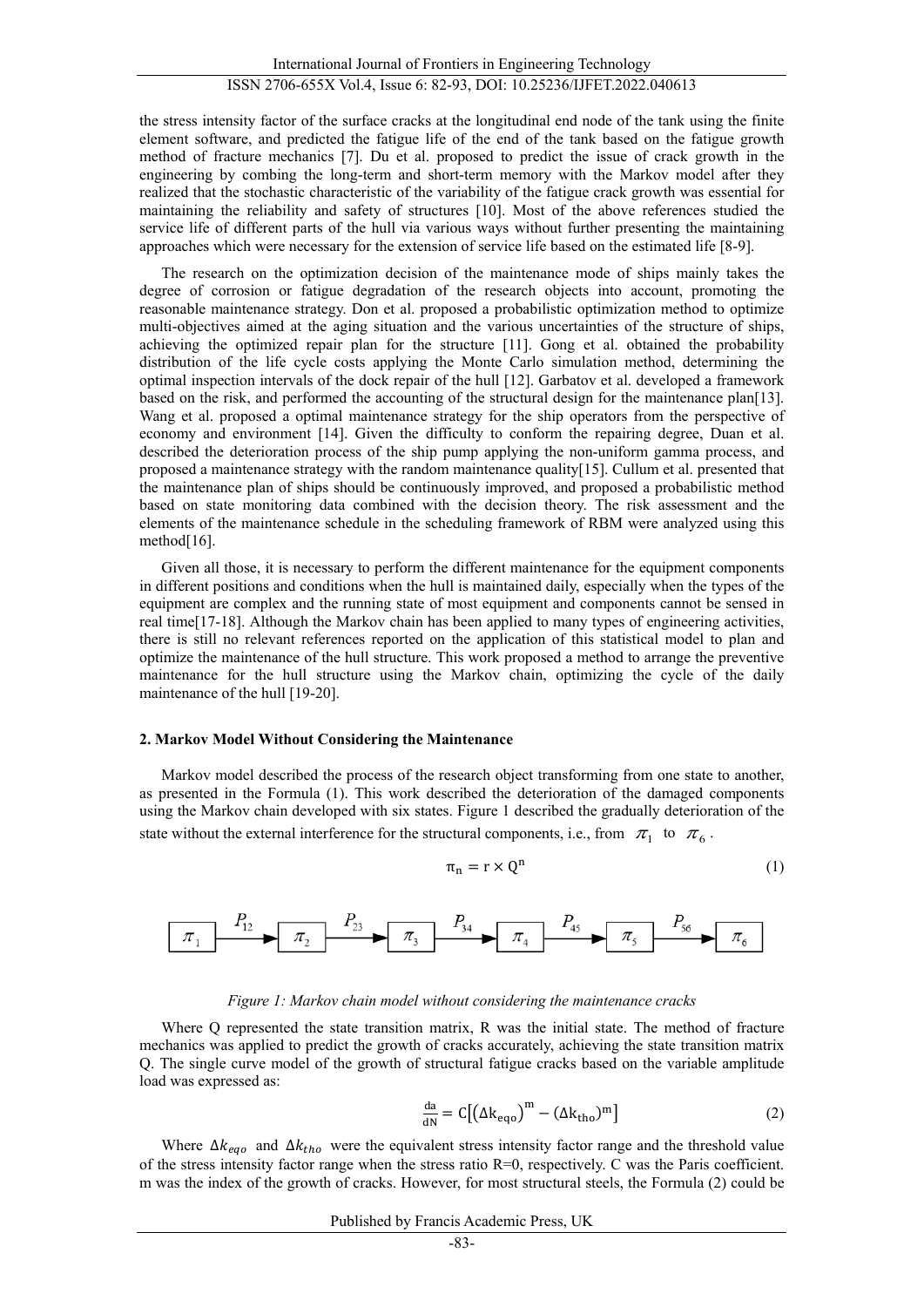simplified to the Formula (3):

$$
\frac{da}{dN} = 1.414 \times 10^{-8} [(\Delta \overline{\sigma})^{2.88} - (5.4)^{2.88}]
$$
 (3)

where a was the depth of the growth of cracks. N was the stress-number of cycles.  $\Delta\bar{\sigma}$  was the stress amplitude. To determine the fatigue load spectrum accurately, the stress amplitude of the fatigue load was assumed to have the Weibull distribution of two parameters, and its probability function was shown in the Formula (4). Meanwhile, the spectrum of loads with variable amplitudes was transformed into the applying the equivalent stress method. The equivalent stress of the spectrum of loads with a constant amplitude was shown in the Formula (5).  $\sigma_i$  and  $n_i$  were the stress (maximum stress, minimum stress or stress amplitude) and cycle times corresponded to the load level i in the typical load spectrum. When  $\alpha =2$ , the equivalent stress was the commonly used root-mean-square stress.

$$
f(\Delta \sigma) = \frac{h}{q} \left(\frac{\Delta \sigma}{q}\right)^{h-1} \exp\left[-\left(\frac{\Delta \sigma}{q}\right)^h\right] \qquad (0 \le \Delta \sigma < +\infty) \tag{4}
$$

$$
\Delta \overline{\sigma} = [\frac{\sum \sigma_i^{\alpha} n_i}{\sum n_i}]^{1/\alpha}
$$
 (5)

As the damage of the hull structure was mainly exhibited via the appearance and growth of the fatigue cracks, the main evaluation index was expressed using the growth of cracks when Table 1 was taken as the observation index of the research object.

The growth of cracks was divided into the states of  $E_i$  (1≤i≤6) by the step length  $\Delta a$  of cracks. Then the depth of cracks at different times and depths could be defined as follows:

$$
a_{u} = a_{0} + (j - 1)\Delta a \tag{6}
$$

Where  $a_u$  was the depth of cracks at different stages,  $\Delta a$  was the step length of cracks at different stages, and  $a_0$  was the initial depth of cracks. The value of  $a_u$  could be obtained through the formula of the growth of cracks mentioned above, then the states  $E_i$  (1≤i≤6) of the research object could be roughly calculated according to the evaluation table of the crack state. In general, the final depth of cracks was the thickness of the structure. The thickness of the research target was the thickness of the cabin board as concerned as this paper. The Formula (3) could be redefined as follows:

$$
\frac{\Delta a}{\Delta N} = 1.414 \times 10^{-8} [(\Delta \overline{\sigma})^{2.88} - (5.4)^{2.88}] \tag{7}
$$

 $\Delta N$  in the Formula 7 corresponded to the stress cycle times of  $\Delta a$  in the state of the crack depth  $a_i$ . The process of Markov chain was the process of the state transition. The transition probability from the state *i* to the state *j* was expressed using  $P_{ij}$  which was also the component of the transfer matrix  $Q$ . Combining with the degradation degree of cracks in the Formula (6) and Table 1, the transfer matrix  $Q$  was:

$$
Q = \begin{bmatrix} P_{11} & P_{12} & P_{13} & \cdots & \cdots & P_{1i} \\ 0 & P_{22} & P_{23} & P_{24} & 0 & P_{2i} \\ 0 & 0 & P_{33} & P_{34} & P_{35} & P_{3i} \\ \cdots & \cdots & \cdots & \cdots & \cdots & \cdots \\ \vdots & \vdots & \vdots & \vdots & \vdots & \vdots \\ 0 & 0 & 0 & 0 & 0 & P_{ii} \end{bmatrix}
$$
(8)

The purpose of using Markov method was to obtain the probability of various states of the system in a period, estimating the security and stability of the system. The system either maintained its current state, or gradually transited to the following stage after the system ran. The Markov method applied in this work included the following processes: 1) the Markov chain was divided into 6 states to represent the scale of the system degradation; 2) the probability of the system degradation corresponded to the probability of the state transition which was achieved according to the growth rate of cracks produced from the structural fatigue. These degradation probabilities constituted the transition matrix  $\theta$  of the Markov chain. Finally, the probability of the system in each state was calculated using the property of the Markov stationary distribution.

The damage mentioned in this work mainly referred to the cracks produced by the fatigue in the component structure of the cabin during the navigation, and the structural instability produced from the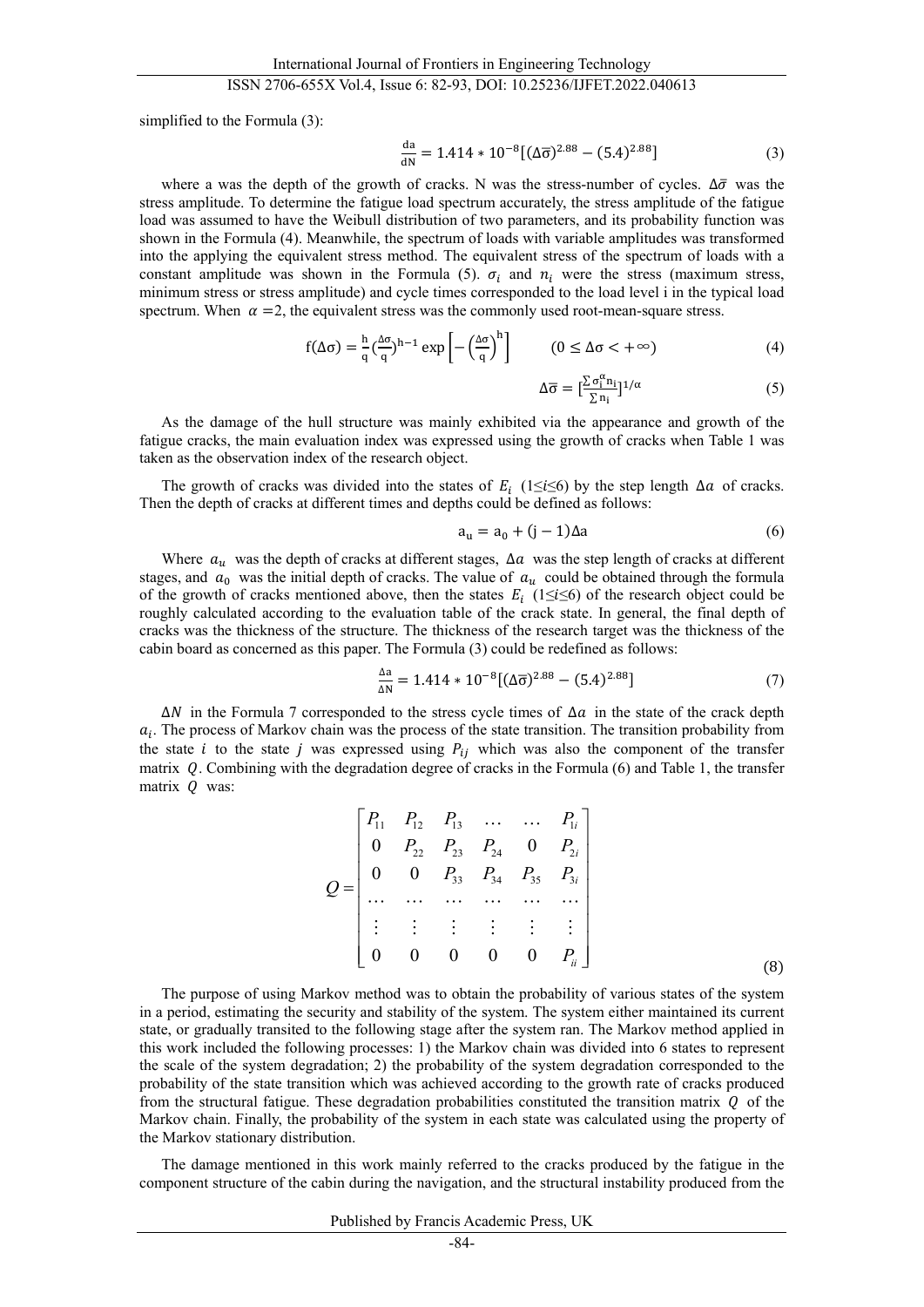continuous spread of cracks after the cracks appeared. The damage number was taken as the reference of the degradation degree of the state, and was divided into 6 grades as shown in Table 1. Among these grades, the grade 1 and 6 corresponded to the optimal and the most dangerous conditions respectively.

| Degree | <b>State</b> | Damage number | Deterioration degree |
|--------|--------------|---------------|----------------------|
|        | Excellent    | $\leq 10$     | $(0, 10\%)$          |
|        | Good         | $10 - 30$     | $(10\%, 30\%)$       |
|        | Fair         | $30 - 50$     | $(30\%, 50\%)$       |
|        | Poor         | $50 - 70$     | $(50\%, 70\%)$       |
|        | Bad          | $70 - 90$     | $(70\%, 90\%)$       |
|        | Very bad     | >90           | $(90\%, 100\%)$      |

*Table 1: The assessment table for the damage state*

The above table shows that the hull structure was extremely dangerous when the damaged components exceeded 90 for a single cabin. Proper maintenance and repair were crucial to prevent the hull structure being in a dangerous state.

#### **3. Markov Model Considering The Maintenance**

Appropriate maintenance and repair arrangements should be taken in time to alleviate the natural deterioration and propagation of cracks. The repair results achieved by the maintenance approach applied in various stages were also different, i.e., the best state  $\pi_1$  could be restored by every maintenance. To ensure the application of the optimal maintenance strategy, the repair should also be in the form of the matrix. The worst state allowed in this work was assumed as  $\pi_4$  when the safety of the hull navigation was guaranteed. The Markov process could be expressed by the Formula (9), and m represented the corresponding maintenance strategy[22].

$$
\pi_n = r \times (M \times Q)^n \tag{9}
$$

It is assumed that the maintenance was performed shortly after the overhaul, the maintenance of the damaged components would not induce the change of the whole states, and the repair in time would maintain the stability of the whole structure. The cabin was applied as the research object in this work. The degradation of the hull would reach  $\pi_6$  to ensure the safety of the hull and the crew. Therefore, the emphasis of the maintenance was that the checked state could reach  $i$ . However once the  $i$  was reached, the corresponding repair strategy would be carried out to achieve the ideal repair state  $j$ .

Based on the irreversibility of the growth of cracks, the transition probability from the current state to any state in future was independent on how the current state was achieved. The growth process of cracks was a one-step jumping process, i.e., the crack in a state of  $i$  either kept staying in the state of  $j$ or jumped to the next crack  $j + 1$  with a longer length[23]. As the state transition matrix Q shown in Figure 1, the probability of transiting among the states or keeping stay in the same state was transformed into a form of matrix presented as follows:

$$
Q = \begin{bmatrix} P_{11} & P_{12} & 0 & 0 & 0 & 0 \\ 0 & P_{22} & P_{23} & 0 & 0 & 0 \\ 0 & 0 & P_{33} & P_{34} & 0 & 0 \\ 0 & 0 & 0 & P_{44} & P_{45} & 0 \\ 0 & 0 & 0 & 0 & P_{55} & P_{56} \\ 0 & 0 & 0 & 0 & 0 & P_{66} \end{bmatrix}
$$

The confirmation of the detailed value of  $P_{ij}$  referred to the calculation mode proposed in the reference of M.ASCE[24].  $P_{ij}$  was the probability of keeping the original state of cracks, and  $P_{i(j+1)}$ was the probability of entering the next state. Combined with the Formula (7), the property was shown as follows:

$$
P_{i(j+1)} = \frac{1.414 \times 10^{-8} [(\Delta \overline{\sigma})^{2.88} - (5.4)^{2.88}]}{\Delta a}
$$
(10)

$$
P_{i(j+1)} + P_{ij} = 1 \tag{11}
$$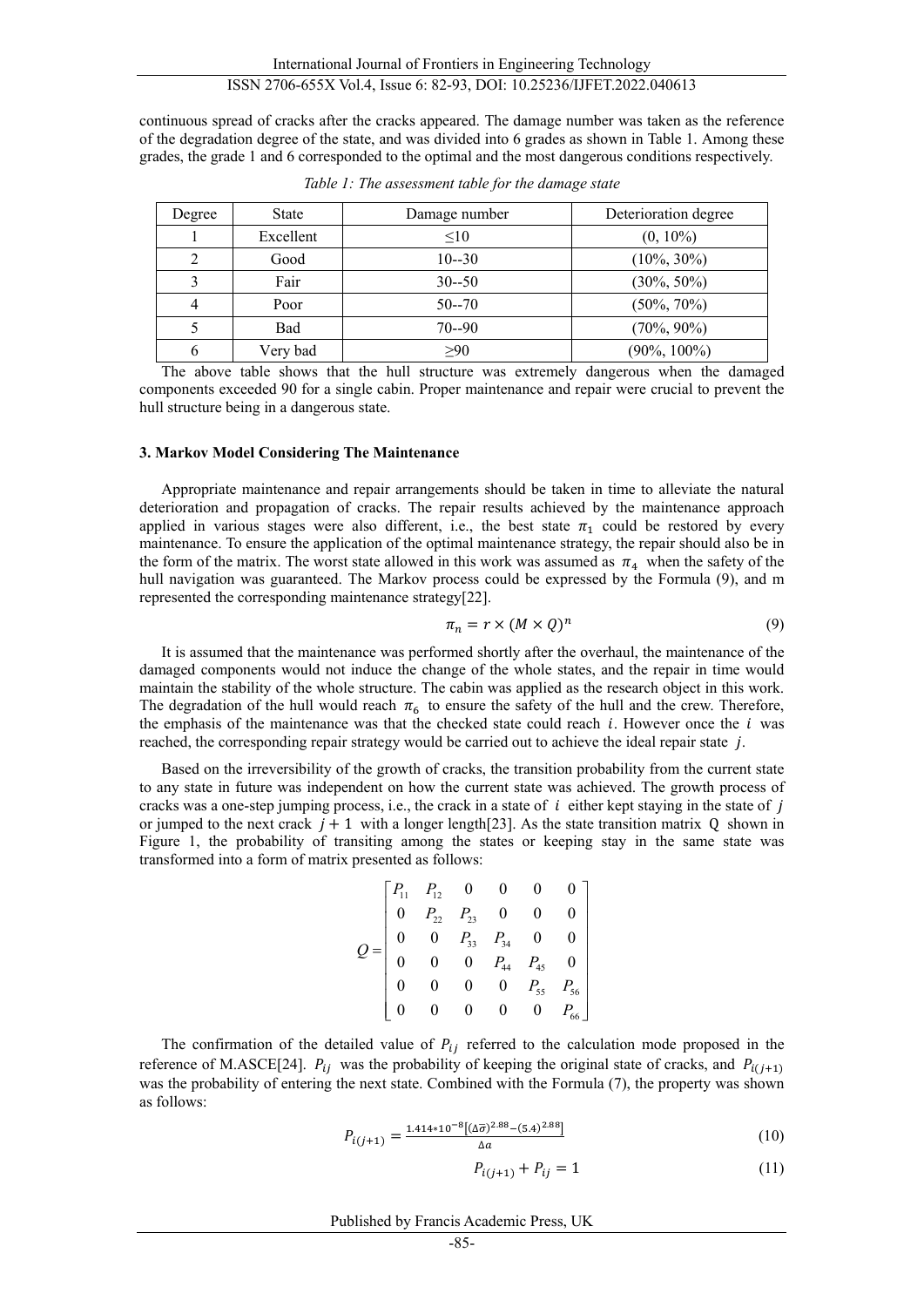The work considered 5 corresponding maintenance strategies regarding this state transition as shown in Table 2. The first initial level was 1 and 2. The state returned to the state 2 after the highest deterioration degree reached the level 4. The second initial level was level 3. The maintenance returned to the state 1 after the highest deterioration degree reached the level 4. Finally, given the initial state already arrived the highest deterioration state 4, the system recovered to the state 3 after the maintenance. The various maintenance modes in Table 2 were transformed to be the expressions of matrixes as shown in Table 3. Meanwhile, it was also presented that there were some differences in the distribution probability of each state after carrying out various maintenance modes.



*Table 2: Five maintenance strategies*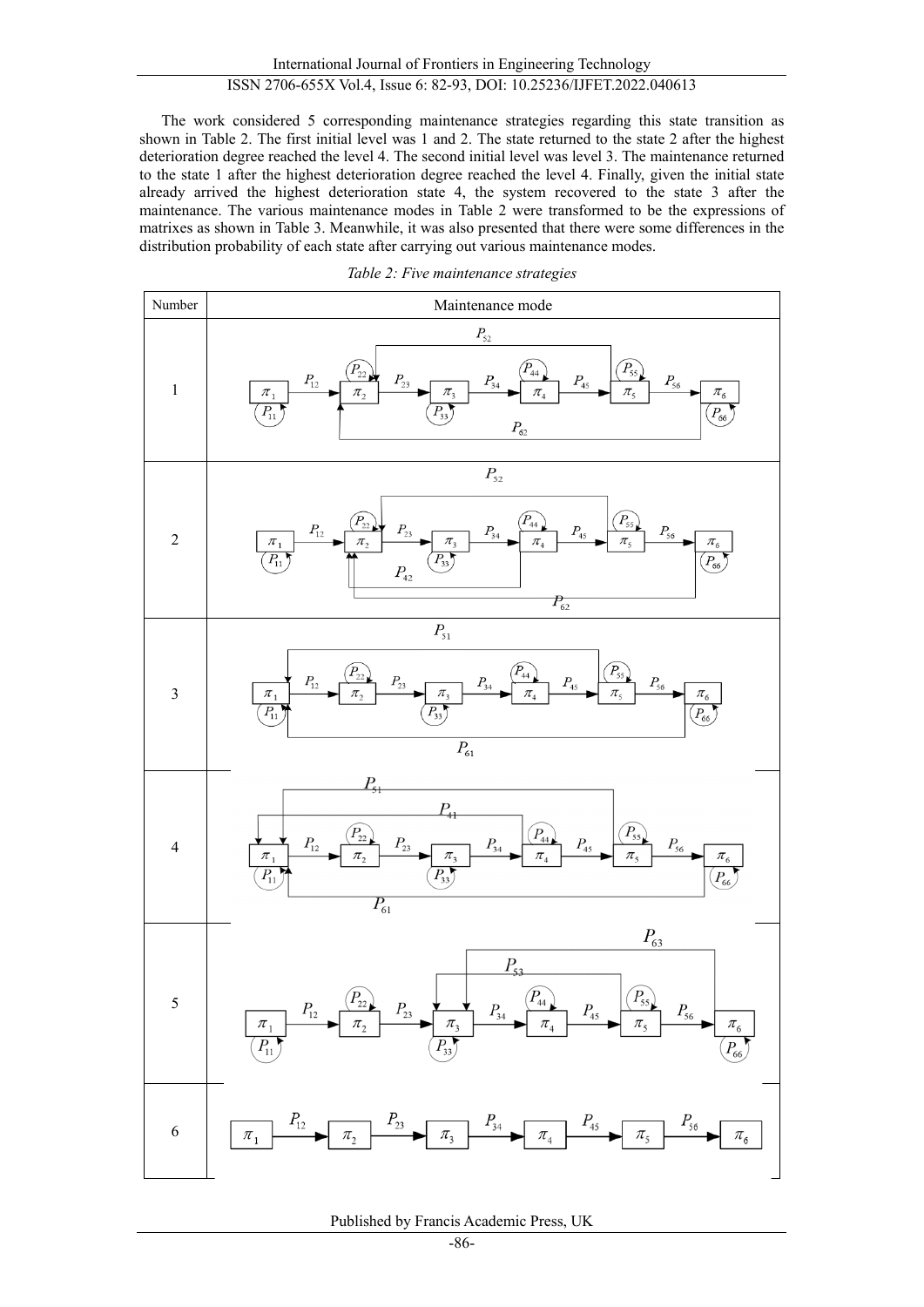International Journal of Frontiers in Engineering Technology ISSN 2706-655X Vol.4, Issue 6: 82-93, DOI: 10.25236/IJFET.2022.040613

|                | Maintenance matrix                                                                                                                                                                                                                                                                                                                                                                                                                                                                                                                                                                                                                                                                             | Results                                                               |  |  |
|----------------|------------------------------------------------------------------------------------------------------------------------------------------------------------------------------------------------------------------------------------------------------------------------------------------------------------------------------------------------------------------------------------------------------------------------------------------------------------------------------------------------------------------------------------------------------------------------------------------------------------------------------------------------------------------------------------------------|-----------------------------------------------------------------------|--|--|
| 1              | $\theta$<br>$\boldsymbol{0}$<br>$\theta$<br>$\mathbf{1}$<br>$\boldsymbol{0}$<br>$\overline{0}$<br>1<br>$\boldsymbol{0}$<br>$\boldsymbol{0}$<br>$\boldsymbol{0}$<br>$\boldsymbol{0}$<br>$\theta$<br>$\boldsymbol{0}$<br>$\boldsymbol{0}$<br>$\mathbf{1}$<br>$\boldsymbol{0}$<br>$\boldsymbol{0}$<br>$\theta$<br>$\mathbf{1}$<br>$\theta$<br>$\boldsymbol{0}$<br>$\mathbf{0}$<br>$\theta$<br>$\overline{0}$<br>1<br>$\theta$<br>$\boldsymbol{0}$<br>$\mathbf{0}$<br>$\theta$<br>$\boldsymbol{0}$<br>$\boldsymbol{0}$<br>$\boldsymbol{0}$<br>$\boldsymbol{0}$<br>$\boldsymbol{0}$<br>$\mathbf{1}$<br>$\overline{0}$                                                                               | [0 0.40950495 0.32673267 0.23762376 0.23076146<br>$0.0261386140$ ]    |  |  |
| $\overline{2}$ | $\overline{0}$<br>1<br>$\theta$<br>$\mathbf{0}$<br>$\Omega$<br>$\mathbf{0}$<br>$\mathbf{1}$<br>$\mathbf{0}$<br>$\mathbf{0}$<br>$\boldsymbol{0}$<br>$\mathbf{0}$<br>$\boldsymbol{0}$<br>$\boldsymbol{0}$<br>$\mathbf{1}$<br>$\boldsymbol{0}$<br>$\boldsymbol{0}$<br>$\boldsymbol{0}$<br>$\boldsymbol{0}$<br>$\boldsymbol{0}$<br>1<br>$\mathbf{0}$<br>$\overline{0}$<br>$\theta$<br>$\boldsymbol{0}$<br>$\boldsymbol{0}$<br>$\boldsymbol{0}$<br>1<br>$\mathbf{0}$<br>$\theta$<br>$\boldsymbol{0}$<br>$\boldsymbol{0}$<br>$\boldsymbol{0}$<br>$\boldsymbol{0}$<br>$\boldsymbol{0}$<br>1<br>$\bf{0}$                                                                                               | $[0. 0.53714286 0.42857143 0.03428571 0 0]$                           |  |  |
| 3              | $\mathbf{1}$<br>$\overline{0}$<br>$\overline{0}$<br>$\overline{0}$<br>$\overline{0}$<br>$\overline{0}$<br>$\boldsymbol{0}$<br>$\mathbf{1}$<br>$\mathbf{0}$<br>$\mathbf{0}$<br>$\theta$<br>$\theta$<br>$\boldsymbol{0}$<br>$\overline{0}$<br>$\mathbf{1}$<br>$\boldsymbol{0}$<br>$\boldsymbol{0}$<br>$\theta$<br>$\theta$<br>$\mathbf{1}$<br>$\boldsymbol{0}$<br>$\theta$<br>$\theta$<br>$\boldsymbol{0}$<br>$\theta$<br>$\boldsymbol{0}$<br>1<br>$\Omega$<br>$\boldsymbol{0}$<br>$\boldsymbol{0}$<br>$\mathbf{1}$<br>$\boldsymbol{0}$<br>$\boldsymbol{0}$<br>$\boldsymbol{0}$<br>$\boldsymbol{0}$<br>$\overline{0}$                                                                            | [0.379401198 0.26347305 0.19760479 0.14371257<br>0.0158083830]        |  |  |
| 4              | $\overline{1}$<br>$\boldsymbol{0}$<br>$\boldsymbol{0}$<br>$\boldsymbol{0}$<br>$\boldsymbol{0}$<br>$\overline{0}$<br>$\mathbf{1}$<br>$\boldsymbol{0}$<br>$\boldsymbol{0}$<br>$\boldsymbol{0}$<br>$\boldsymbol{0}$<br>$\boldsymbol{0}$<br>$\overline{0}$<br>$\mathbf{1}$<br>$\theta$<br>$\boldsymbol{0}$<br>$\boldsymbol{0}$<br>$\theta$<br>$\boldsymbol{0}$<br>$\boldsymbol{0}$<br>$\boldsymbol{0}$<br>$\mathbf{1}$<br>$\boldsymbol{0}$<br>$\boldsymbol{0}$<br>$\mathbf{0}$<br>$\boldsymbol{0}$<br>$\boldsymbol{0}$<br>$\boldsymbol{0}$<br>$\mathbf{1}$<br>$\boldsymbol{0}$<br>$\mathbf{1}$<br>$\boldsymbol{0}$<br>$\boldsymbol{0}$<br>$\boldsymbol{0}$<br>$\boldsymbol{0}$<br>$\boldsymbol{0}$ | $[0.4430769230.307692310.230769230.0184615400]$                       |  |  |
| 5              | $\boldsymbol{0}$<br>$\theta$<br>$\boldsymbol{0}$<br>$\mathbf{1}$<br>$\overline{0}$<br>$\overline{0}$<br>$\boldsymbol{0}$<br>$\boldsymbol{0}$<br>1<br>$\boldsymbol{0}$<br>$\boldsymbol{0}$<br>$\overline{0}$<br>$\boldsymbol{0}$<br>$\theta$<br>$\mathbf{1}$<br>$\mathbf{0}$<br>$\theta$<br>$\mathbf{0}$<br>$\boldsymbol{0}$<br>$\mathbf{0}$<br>$\mathbf{1}$<br>$\theta$<br>$\boldsymbol{0}$<br>$\mathbf{0}$<br>$\boldsymbol{0}$<br>$\boldsymbol{0}$<br>$\mathbf{1}$<br>$\boldsymbol{0}$<br>0<br>$\boldsymbol{0}$<br>$\mathbf{0}$<br>$\boldsymbol{0}$<br>$\boldsymbol{0}$<br>0<br>1<br>$\boldsymbol{0}$                                                                                         | [0 0 0.53263158 0.42105263 0.046315789 0]                             |  |  |
| 6              | $\backslash$                                                                                                                                                                                                                                                                                                                                                                                                                                                                                                                                                                                                                                                                                   | [0 01687032 0.02963089 0.03899935 0.0400121<br>0.03669417 0.83779317] |  |  |

*Table 3: Maintenance matrix and the results*

### **4. Application**

#### *4.1 Sample Data*

The marine oil 116 FPSO was applied as the research object in this study. The maintenance and repair scheme was proposed according to the data of the structure condition assessment plan (CAP) for the hull structure performed in 2017, confirming that the hull structure was kept a relatively stable state before the docking repair in 2022.

The main dimension of the marine oil 116 FPSO were: 232m in length, 46 m in width, 16m in depth. As for the selection of the shape parameter  $h$  and the scale parameter  $q$  in the Formula (12) and Formula (14), the method applied in the reference reported by Ding Zhang<sup>[21]</sup> was referred combined with the empirical formula and design wave method to solve the parameters, where *L* was the length of the cabin,  $D$  was the molding depth,  $d_1$  was the draft under the calculated working condition, and  $z$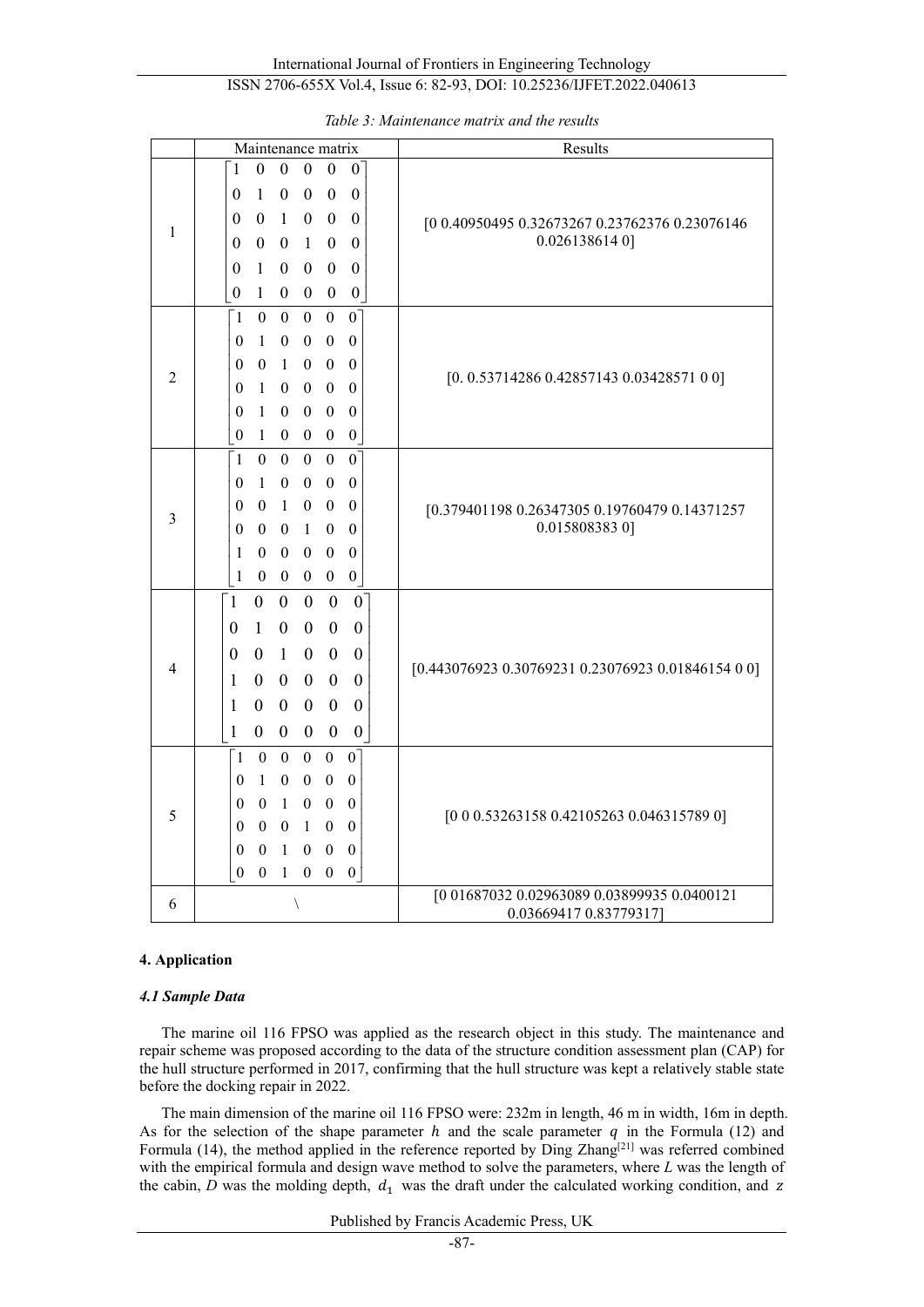was height from the calculated point to the baseline. The calculated node positions and the structural conditions of each damaged component selected in this study were shown in Figure 3 and Table 4:

$$
h = 1.45 - 0.036f\sqrt{L}
$$
 (12)

$$
f = \begin{cases} 1 - 0.08 \frac{z}{d_1} & (z \le d_1) \\ 0.92 + 0.08 \frac{z - d_1}{b - d_1} & (z > d_1) \end{cases}
$$
(13)

$$
q = \frac{\Delta \sigma}{(\ln(n_0)^{1/h}} \tag{14}
$$





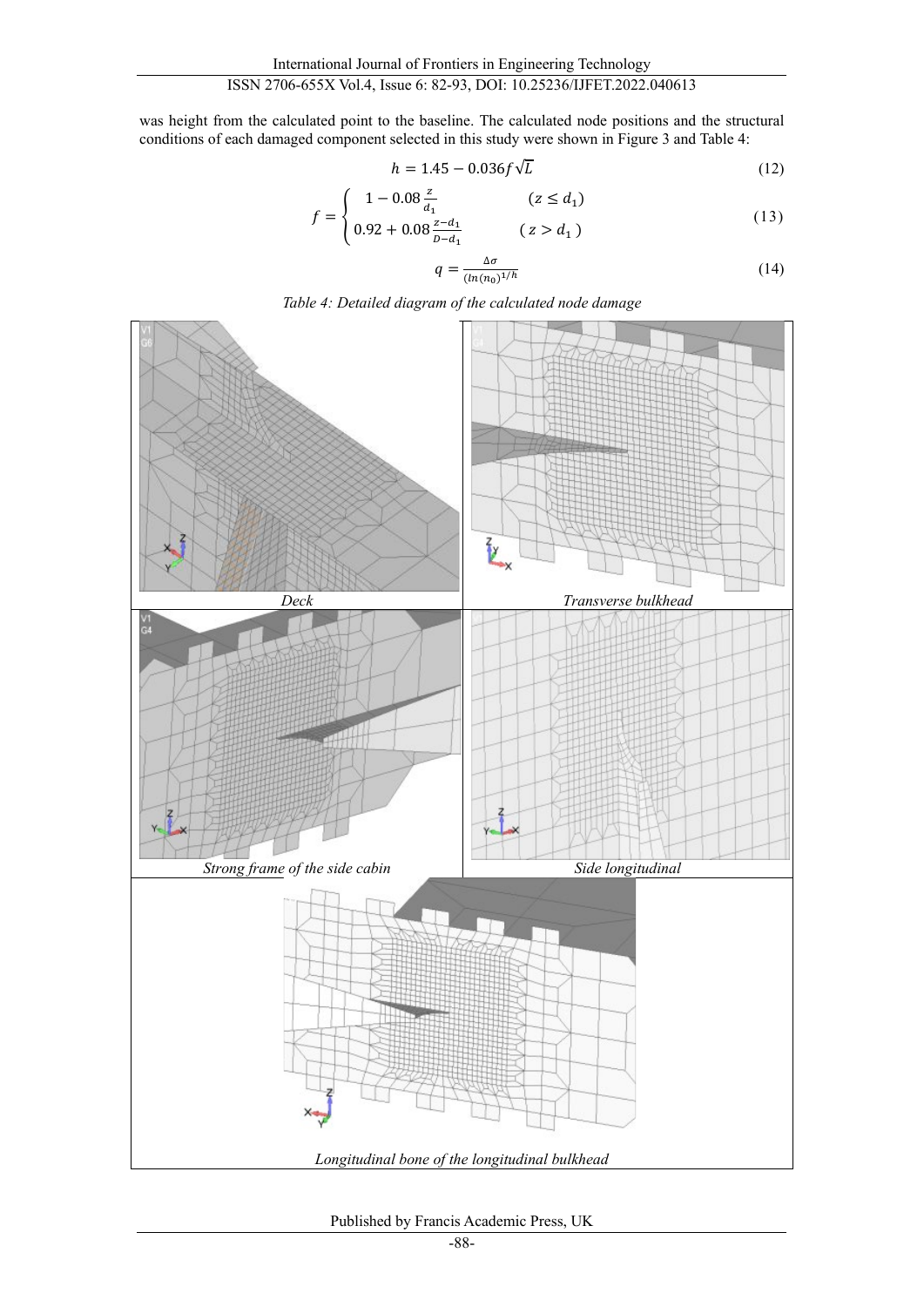International Journal of Frontiers in Engineering Technology ISSN 2706-655X Vol.4, Issue 6: 82-93, DOI: 10.25236/IJFET.2022.040613



*Figure 2: Target cabin* Figure 3: Damage effect

|       | Deck  | Transverse | Strong frame of | Side         | Longitudinal bone of the |
|-------|-------|------------|-----------------|--------------|--------------------------|
|       |       | bulkhead   | the side cabin  | longitudinal | longitudinal bulkhead    |
| $Z_1$ | 24.1  | 17.3       | 17.3            | 17.3         | 11.7                     |
|       |       | 0.653      | 0.969           | 0.653        | 0.942                    |
| Δσ    | 63.72 | 70.56      | 106.74          | 153.81       | 118.35                   |
| a     | 5.406 | 9.202      | 9.554           | 12.797       | 10.872                   |
| h     | 0.90  | 1.09       | 0.92            | 1.09         | 0.93                     |

*Table 5: Parameters of the node at damaged points*



*Figure 4: Stress range distribution of the wave-induced load*



*Figure 5: Probability distribution diagram of the wave-induced load stress range*

Two parameters of the Weibull distribution were calculated according to the method presented above: the shape parameter *h* was 0.917 and the scale parameter *q* was 15.1039, and the stress range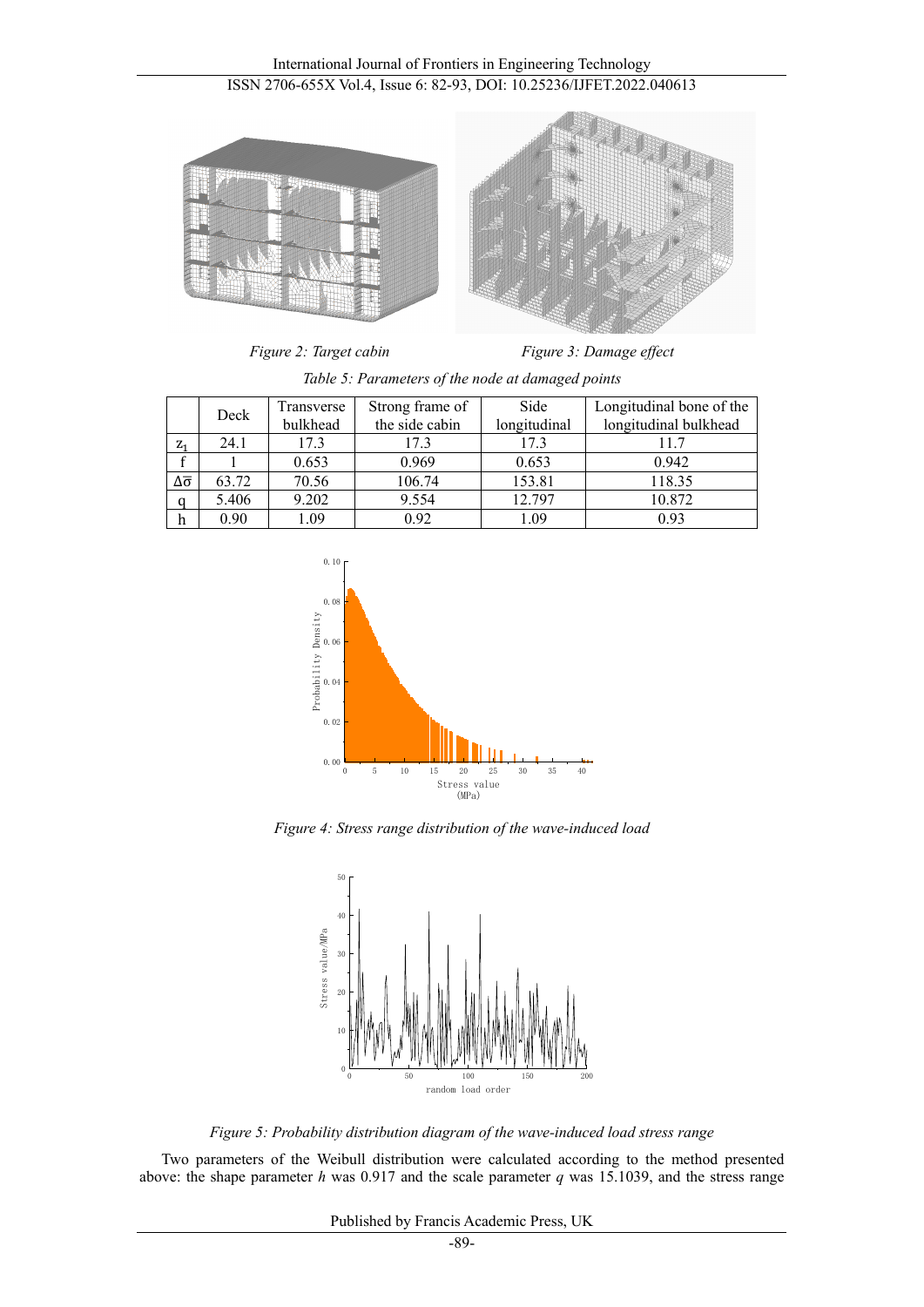$\Delta\sigma$  induced by the wave loads of the target ship was calculated using the Formula (8). 10<sup>6</sup> of the random numbers generated by the matlab were applied as the random stress amplitudes. Each random number was applied as the wave-induced stress range, generating the load probability density histogram (Figure 4) and the sequences of the random stress range (Figure 5). The state transition matrix  $Q$  was finally determined according the growth rate if the cracks (Figure 6).



*Figure 6: Growth rate of cracks*

|  |  |  | $\begin{bmatrix} 0.96 & 0.04 & 0 & 0 \\ 0 & 0.94 & 0.06 & 0 & \text{c} \\ 0 & 0.92 & 0.08 & 0 \\ 0 & 0 & 0.89 & 0.11 & \text{c} \\ 0 & 0 & 0.85 & 0.15 \text{ }^\text{-1} \\ 0 & 0 & 0 & 0.039 & 0.0 \text{ }^\text{-1} \end{bmatrix}$ |
|--|--|--|----------------------------------------------------------------------------------------------------------------------------------------------------------------------------------------------------------------------------------------|

#### *4.2 Maintenance Optimization*

The processes of the maintenance strategies were similar and their difference was just the maintenance methods. Thus, the strategy 2 was taken as the example, and its maintenance matrix was as follows:

 $\begin{bmatrix} 1 & 0 & 0 & 0 & 0 & 0 \end{bmatrix}$ 010000  $0 \t 0 \t 1 \t 0 \t 0 \t 0$ 0 1 0 0 0 0 010000  $\begin{bmatrix} 0 & 1 & 0 & 0 & 0 & 0 \end{bmatrix}$ *M* =



*Figure 7: The model diagram of the maintenance policy*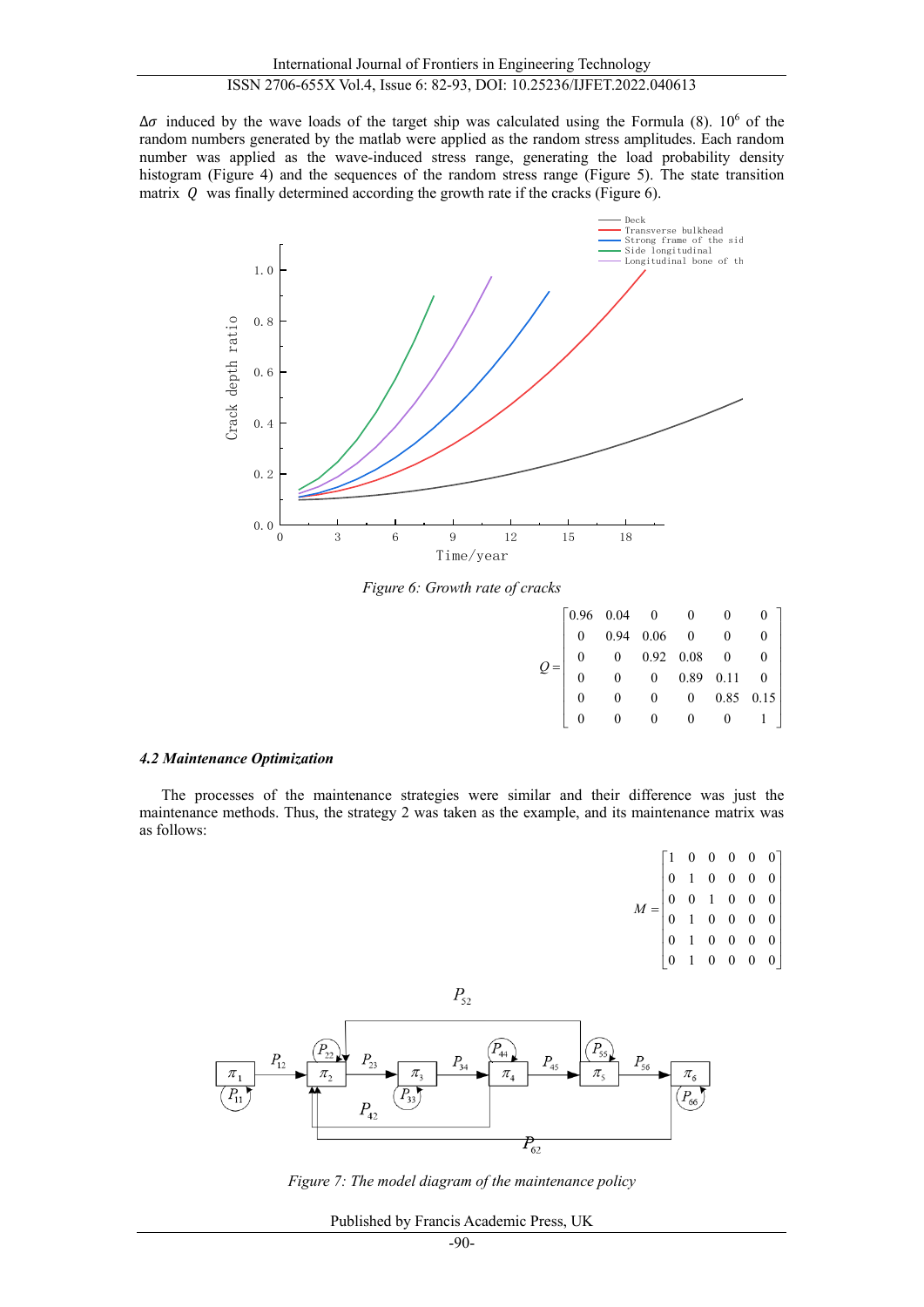The suggested maintenance strategy was applied to the research object, i.e., the state of the system would never be higher than 4. The system always returned to the state 2 after the maintenance. The rule sequence of the states 2, 3 and 4 were created as shown in Figure 7:

Markov chain was a description of the stationary distribution process. The system was in a stable state especially when *n* approached the infinity, i.e., the system would be achieve an equilibrium state after the numerous transformations no matter what the initial state was. If this equilibrium state existed, it must be unique and meet the following conditions:

$$
\pi(i) \ge 0, i \in S \tag{15}
$$

$$
\sum \pi(i) = 1 \tag{16}
$$

$$
\pi(j) = \pi(i) \times Q(i, j) \tag{17}
$$

The maintenance strategy was achieved in the form of matrix, and the Formula (17) was transformed to be the Formula (18)

$$
\pi(j) = P(i) \times [M(i, j) \times Q(i, j)] \tag{18}
$$

where each component if the vector  $\pi(j)$  corresponded to the time remained in the state j when the system reached the periodic behavior. Thus, the observed state vectors for 20, 40 and 80 times for the analysis of the maintenance strategy were as follows:

 $\pi_{20}$  = [0.44200243 0.36613541 0.19186216 0 0]

 $\pi_{40}$  = [0.19536615 0.50662 0.29801385 0 0 0]

$$
\pi_{80} = [0.03816793\ 0.59417934\ 0.36765273\ 0\ 0\ 0]
$$

It could be found from the above results that the more iteration times, the greater the probability of the system being in the state of 2 and 3. The probability of the system being in the state 1 decreased from the initial 40.2% to 16.54% and 3.82%. Finally, when j approached the infinity, the result was as follows:

## $\pi = [0 \; 0.53714286 \; 0.42857143 \; 0.03428571 \; 0 \; 0]$

The other four results were also shown in Table 2. The state 6 was the result without the manual maintenance.

#### $\pi_6 = [0.01687032\ 0.02222317\ 0.02853237\ 0.02896191\ 0.02694658\ 0.87646566]$

It was found by comparing the final results that the probability of the system being in the state 6 was 87.6% without taking the maintenance. The system was in a changeable state after taking various maintenance measures, i.e., the state of the maintained system would be in the state 1 or 2 with a high probability when applying the strategy 1 or 2. The state of the system being in the first stage was extremely high when applying the strategy 3 or 4. The system only returned to the medium state 3 or 4 mostly even after the proper manual maintenance when applying the strategy 5 (i.e., in the case of a relatively poor state).

Given all these, there was no specific priority sequence for the selection of the five maintenance strategies without considering the strategy 5. The more comprehensive maintenance plan should be formulated combing with the fatigue damage of each component of FPSO116. This comprehensive plan could be divided into two situations roughly: the maintenance strategy 2 was preferred for the components in relatively poor state, and the strategy 4 would be a better choice for the components in the normal or better conditions.

#### *4.3 Maintenance Strategy*

The maintenance strategy of the marine oil FPSO 116 was formulated combining the maintenance records with the development trend of the structural deterioration. The structural state of the maintenance area was determined comparing with the evaluation table of the damaged states in Table 1 according to the data in the thickness measurement report of the marine oil FPSO  $116^{[27]}$ . The results show that the damage at the side longitudinal bone was the most serious position with the relatively high degree of the structural deterioration. The deterioration degrees of the side cabin strong frame and the longitudinal bone of the longitudinal bulkhead were relatively slower. The probabilities of the damage on the deck and the transverse bulkhead were the lowest. It was assumed that the structure instability would be occur when the depth of cracks extended to the 1/3 of the plate thickness (Figure 6).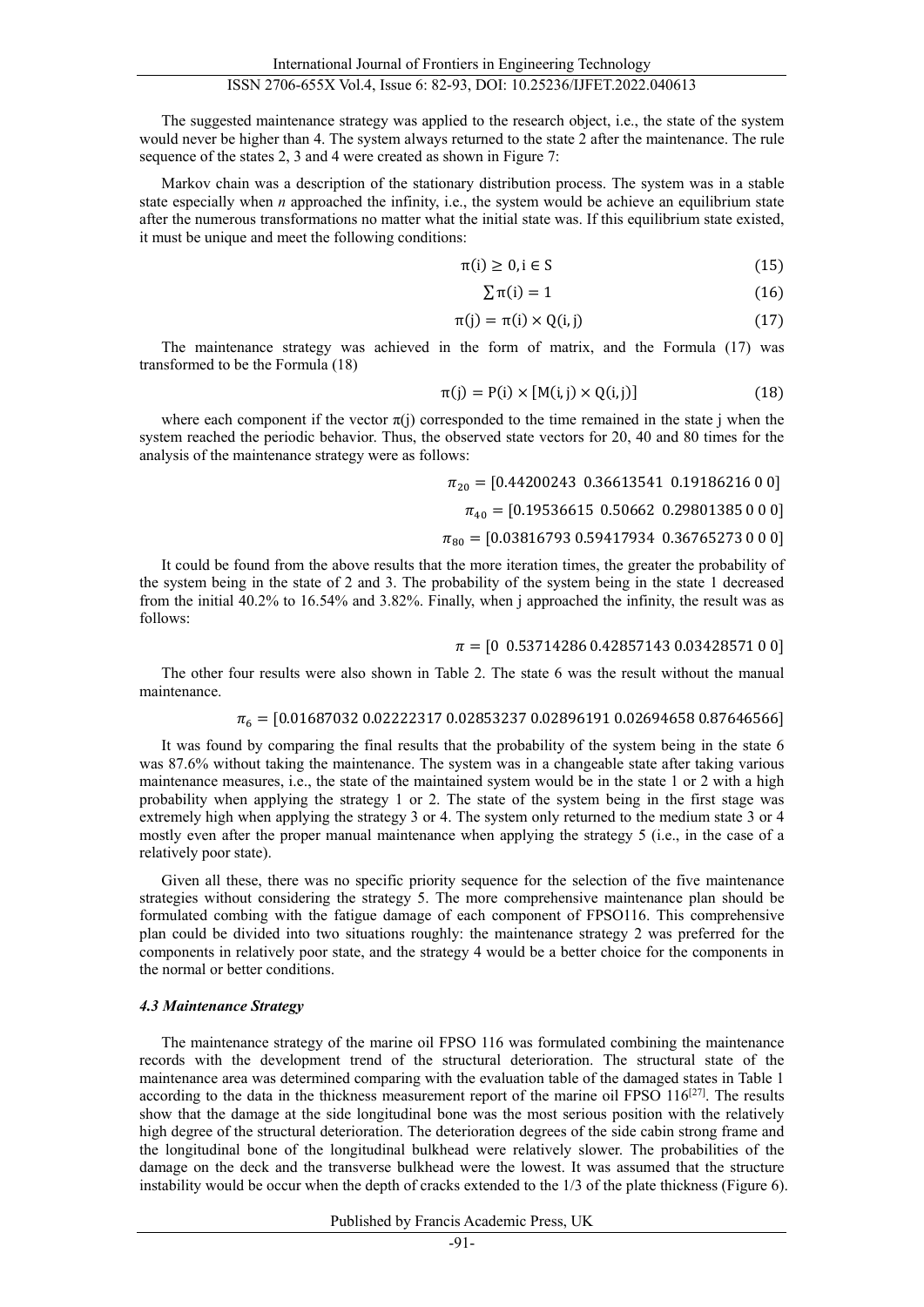The optimized maintenance strategies were worked out according to the growth rate of cracks at various components and the selected maintenance mode, which were presented in Table 7.

*Table 6: Record of the damage number*

| Deck | Fransverse<br><b>bulkhead</b> | Strong frame of the<br>side cabin | Side longitudinal | Longitudinal bone of the<br>longitudinal bulkhead |
|------|-------------------------------|-----------------------------------|-------------------|---------------------------------------------------|
|      |                               |                                   |                   |                                                   |

| Table 7: Maintenance frequency for various components |  |  |
|-------------------------------------------------------|--|--|
|                                                       |  |  |
|                                                       |  |  |

| Components                                        | Maintenance frequency<br>(year/each time) | Maintenance strategy |
|---------------------------------------------------|-------------------------------------------|----------------------|
| Deck                                              |                                           | Strategy 4           |
| Transverse bulkhead                               |                                           | Strategy 4           |
| Strong frame of the side cabin                    |                                           | Strategy 2           |
| Side longitudinal                                 |                                           | Strategy 2           |
| Longitudinal bone of the<br>longitudinal bulkhead |                                           | Strategy 2           |

# **5. Conclusions**

The maintaining strategy of the cabin was investigated using the prediction model of Markov chain and verified in combination with examples in this study. The results showed that the damage degree of components more detailed applying the Markov theory to simulate the process of the structural deterioration. The maintaining strategy based on this could prevent the system from the unexpected deteriorating state and enhanced the safety of the hull structure. In addition, the maintaining strategy proposed in this study also effectively alleviated the workload of the crew in each maintenance operation compared with the traditional maintaining plan, providing the strategic reference for the formulation of other maintaining methods of the hull. However, the five schemes in this study were divided into two categories without comparing the economic benefits if the five maintaining schemes specifically in the combination of the actual maintaining costs. Therefore, considering the various damage conditions, the corresponding maintenance costs were calculated and compared combined with the specific maintenance methods and the effect after the maintenance for the next research plan, improving the model of the hull maintenance strategy.

# **Acknowledgement**

This work was supported by the National Natural Science Foundation of China (51674102 and 51874121), the key Scientific and Technology Research Plan of Henan Province, China (182102310002), the NSFC-Key projects supported by the Henan Province United Fund, China (U1904210), and the funding for Special Research Funds for Colleges and University in Henan Province, China (NSFRF180104).

# **References**

<span id="page-10-0"></span>*[1] Kim J K, Shim D S. A Probabilistic Analysis on Variability of Fatigue Crack Growth Using the Markov Chain. KSME International Journal, 1998, 12(6): 1135-1142.*

*[2] Zhao JP, Huang WL, Zhu W. Estimation of Fatigue Life of Welded Head Under Non-Constant Amplitude Load Containing Surface Cracks. Journal of Nanjing University of Chemical Technology, 1996(02):64-70.*

*[3] Shi S.H., Xu Z.S., Kang J. Study of Fatigue Crack Expansion Rate Equation Based on Fracture Mechanics. Mechanical Design and Manufacture, 2007(10):11-12.*

<span id="page-10-1"></span>*[4] Huang S. P., Jia G. L., Qi E. R. et al. Single Expansion Rate Curve Model for Fatigue Crack Expansion Prediction Of Marine Steel Structures. Ship Mechanics, 2011, 15(Z1):118-125.*

<span id="page-10-2"></span>*[5] Soliman M, Frangopol D M, Mondoro A. A Probabilistic Approach for Optimizing Inspection, Monitoring, and Maintenance Actions against Fatigue of Critical Ship Details. Structural Safety, 2016, 60: 91-101.*

<span id="page-10-3"></span>*[6] Gu Hao-Yang, Wang Ke, Yin Qun. Study on the Prediction Method of Fatigue Small Crack Expansion Behavior of Titanium Alloy. Ship Science and Technology, 2017, 39(004):45-48.*